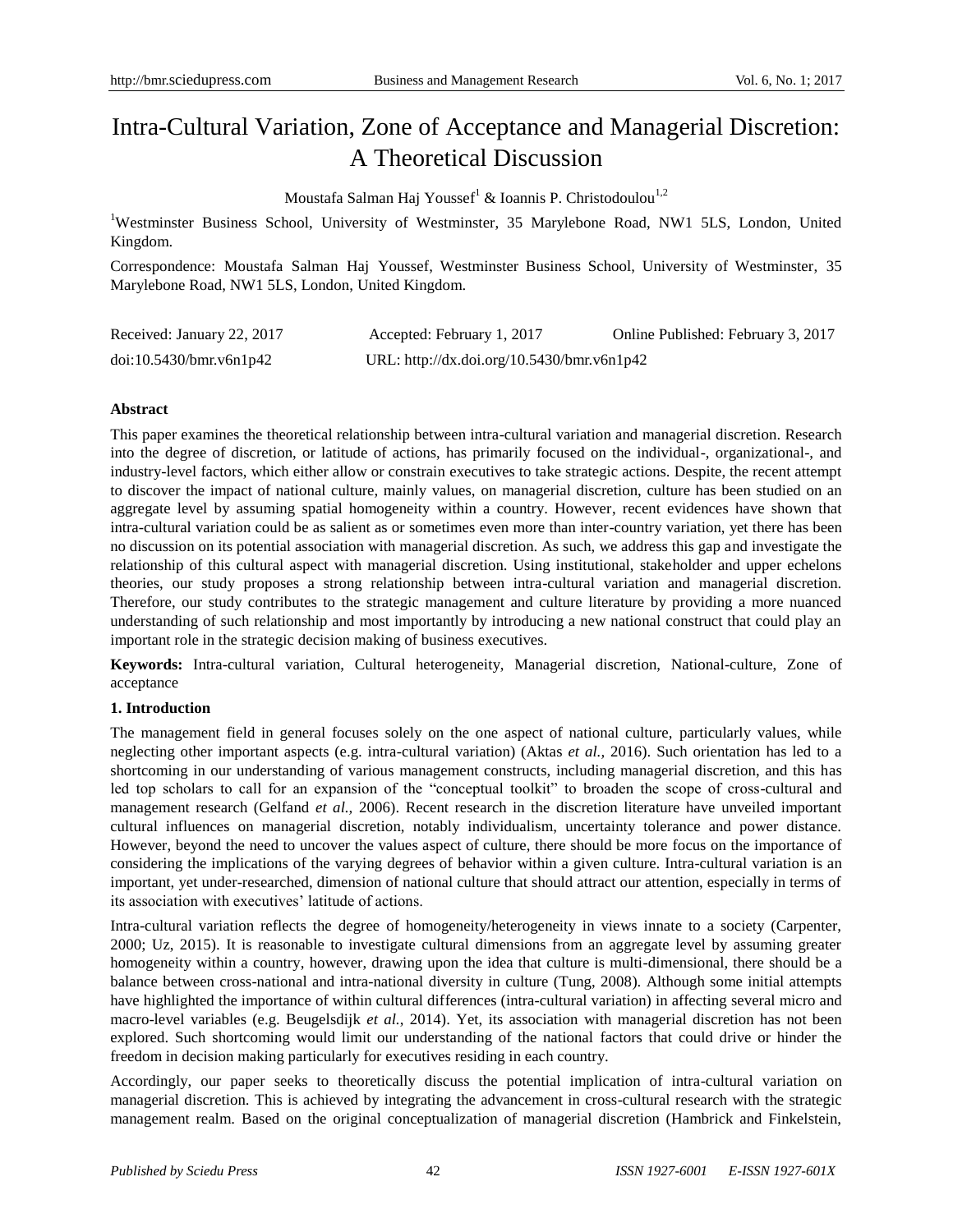1987), the effect of various stakeholders' groups and their zones of acceptance on managerial discretion seems not to have been the subject of previous scholarly attention. Our work draws upon the stakeholder theory (Donaldson and Preston, 1995) to conceptually explain that the latitude of executive actions is not solely related to the aggregate acceptance of most stakeholders but is also subject to the acceptance of individual stakeholders. Therefore, we highlight the importance of intra-cultural variation, provide a deeper understanding of this construct, and introduce new national-level antecedents of managerial discretion.

## **2. The Concept of Managerial Discretion**

Managerial discretion is conceptualized as the latitude in executives' decision-making (Hambrick and Finkelstein, 1987). It explicitly emerges as a conceptual link between theories that are predominantly deterministic ((e.g. population ecology (Hannan and Freeman, 1977), or neoinstitutionalism (DiMaggio and Powell, 1983)) and those that are mostly managerial (e.g. upper echelons (Hambrick and Mason, 1984)). Discretion exists to the extent that constraints to decision-making are relatively absent and when multiple plausible alternatives are available for executives to choose from. As such, it is a function of the individual executive (e.g. locus of control), the organization (e.g. resource availability) and the task environment (e.g. industry regulations) characteristics or any combination of these. Together, these internal and external factors comprise a powerful range of possible limitations or catalysts for executive actions. Managerial discretion is generally enforced through managerial sources of power including but not limited to coercive, referent, legitimate, expert, and reward power (Riasi and Asadzadeh, 2016). According to Uhl-Bien and Carsten (2007), managerial power can be defined as the sense of control and the perception that one has the ability to influence outcomes.

At the individual level, research shows that executives operating within the same domain can foresee a distinct set of actions depending on their individualities and psychological characteristics (Wangrow *et al.,* 2015). Some can envision a wider range of alternatives and create multiple courses of actions that would affect organization outcomes. These psychological micro-foundations are unique features that determine executives' discretion. For instance, executives with greater locus of control (Carpenter and Golden, 1997), ambiguity tolerance (Dollinger *et al.,* 1997), networking relations (Geletkanycz and Hambrick, 1997), risk-taking behavior (Roth, 1992) and lower commitment to the status quo (McClelland *et al.,* 2010) possess more discretion.

At the organizational level, firms with abundant resources that are easily transferable allow executives to foresee change and choose from a wider variety of alternatives (Hambrick and Finkelstein, 1987). Similarly, the lack of ingrained culture and the existence of a passive board accord executives with more discretion (Boyd and Salamin, 2001). Relatedly, CEO duality increases the likelihood of strategic change, which in turn enhances managerial discretion (e.g. Quigley and Hambrick, 2012; Kim, 2013). In contrast, organizations with an entrenched, rigid culture resulting from standardised routines and control place strict constraints on executives' actions and make it difficult for them to initiate any strategic change (e.g. Key, 2002; Wangrow *et al.,* 2015).

Also, the task environment, in which firms operate, could drastically alter executive actions. Some industries can afford a greater variety of choices/actions than others. Hambrick and Abrahamson (1995) argue that advertising and R&D intensity along with market growth have a positive impact on managerial discretion. However, industry regulation constrains executives' latitude of actions (Peteraf and Reed, 2007). Similarly, Finkelstein (2009) finds demand variability along with industry concentration to negatively affect CEO discretion.

Although Hambrick and Finkelstein (1987: 379) argue that discretion is closely related to "the degree to which the environment allows variety and change", most of the previous research, conceptualizes the task environment in terms of industry characteristics. Very little work has considered the impact of the macro-environment, more precisely the national setting, on executive discretion. Only recently, managerial discretion has been examined on a national-level (Crossland and Hambrick, 2011). However, the examination was limited as it solely refers to the aggregate conceptualization of culture (cross-country differences) and assume greater homogeneity within countries.

## **3. The Concept of Intra-Cultural Variations**

To many scholars, the variations between members of a society/country are commonly referred to as cultural differences (Hofstede, 1991). However, members of a culture ought not to be like each other, where in some cultural environments, there exists a degree of homogeneity/heterogeneity (variation) in behavior innate to that society (Carpenter, 2000; Uz, 2015). Most research focuses on the 'central tendency' of societal members, which denotes the typical members of a country. Quantitatively, the central tendency of societal members on a specific characteristic is mainly represented by the cultural means of such attributes (Au, 1999). The essence of cross-cultural research is to offer scientific interpretation of cultural differences rather than simply presenting the differences between countries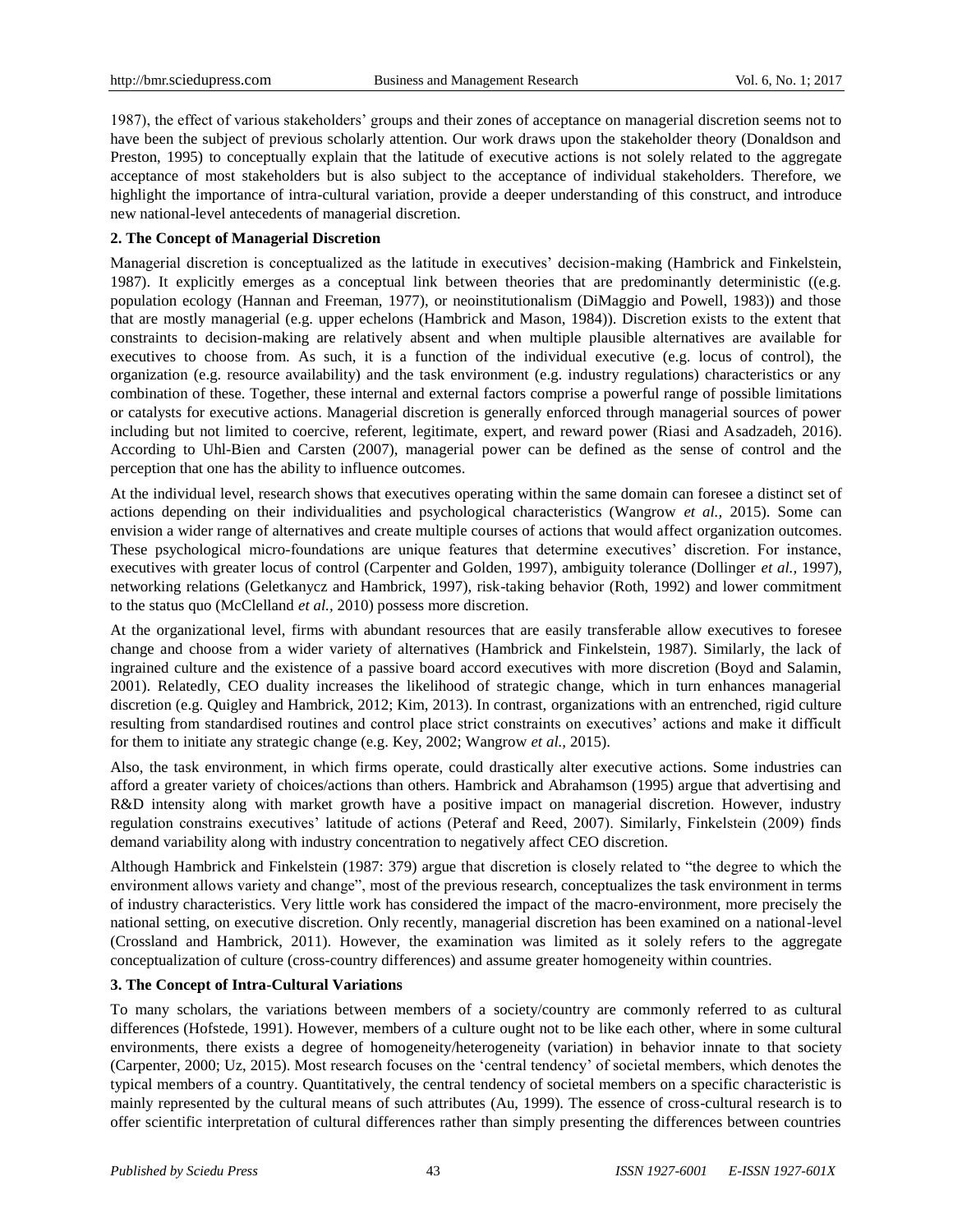(e.g. Mullen, 1995). Not considering within-country variance or diversity may well lead to missing an opportunity for a more nuanced, holistic and comprehensive approach to studying national culture. As such, intra-cultural variation, which has been ignored by cross-cultural researchers, is an important construct to further understand cultural implications.

Au (1997, 1999, 2000; Au and Cheung, 2004) is among the main allies of the intra-cultural variation construct and perhaps the only scholar who makes the most explicit and strongest argument for the integration of the intra-cultural variation construct in cross-cultural studies. He argues that several factors could play an important role in determining intra-cultural variation. Amid these factors are individual demographics, moral discipline, government and organization policy along with other variables (e.g. ethno-linguistic (Puia and Ofori-Dankwa, 2013)). However, Au (1999) emphasised that societal members' behavior triggered by their cultural values and practices within a given country may well be regarded as the prominent antecedent of intra-cultural variation.

This is particularly important in the context of managerial discretion as it helps to define the boundaries of executive actions. In other words, it may be perceived that a CEO operating in a homogenous culture would be faced with established practices, limiting any attempt to deviate from the 'central tendency' of the society. In such cases, the array of actions would be narrow. On the other hand, a CEO in a heterogeneous society would have a wider array of actions to choose from, as the boundaries of the central tendencies are wider. However, this is not necessarily the case as will be seen in the below discussion. In our discussion, we relax the homogeneity assumption of national culture, and like other scholars (e.g. Venaik and Midgley, 2015), we believe that there would be significant heterogeneity within and across countries, which will play a role in changing the degree of discretion an executive can have.

Before developing this line of reasoning, it is important to highlight the current discussion on intra-cultural variation and put the concept into its proper context, which is present in the next section. Following that, we describe the theoretical building blocks for the proposed relationship between intra-cultural variation and managerial discretion.

#### **4. Intra-Cultural Variation Review**

Culture is an important concept to many scholars in a wide range of disciplines. Influenced by the work of Hofstede (1980, 2001) and more recently House *et al.* (2004), the scholarly community, particularly the cross-cultural business party, has constantly represented culture based on national scores. Notwithstanding the acceptance and importance of these national scores, studies have been criticised from various angles, such as construct validity (e.g. Brewer and Venaik, 2014), ideological basis (e.g. Ailon, 2008), and homogeneity assumption (e.g. Dheer *et al.*, 2015). Particularly relevant is the latter assumption that most earlier works have taken for granted. As argued by some academics, such a supposition may be acceptable if the cross-cultural variance is greater than the within-country variance (Hanges and Dickson, 2006; Ronen and Shenkar, 2013), which is not always the case in cross-cultural research (Venaik and Midgley, 2015).

Recent discussion in the cross-cultural and international management literatures showed the importance and appropriateness of within-country variance (intra-cultural variation) to uncover various cultural implications (e.g. Au and Cheung, 2004; Peterson *et al.*, 2012; Tung and Verbeke, 2010). A typology presented by Klein and Kozlowski (2000) argue that the conceptualisation of a group has three main properties: global, shared and configurational. The global aspect relates to the encompassing properties that are mostly dominant and recognisable, such as political system, economic growth, etc. Although the shared and configurational properties both emerge from the characteristics of a group (in this case a country), the shared properties are common amongst all the group members that embrace such a particularity. By contrast, the configurational property is not shared and is unique to each group member (Ralston *et al.*, 2014). These differences are mainly due to either meso-level (e.g. religion, region) or individual-level attributes (e.g. age or gender). While most of the works in the cross-cultural literature have relied on the first two properties of Klein and Kozlowski's (2000) typology, some have incorporated the within-country differences to provide a better understanding of the impact of culture. Recently, Venaik and Midgley (2015) incorporated the configurational perspective and reconciled it with the national averages theoretical construct to develop cultural archetypes. Similarly, Richter *et al.* (2016) argue that the configurational perspective allows for a more holistic understanding of cultural dimensions and their consequent effects.

Moreover, Tsui *et al.* (2007) argue that culture scholars rely heavily on the consideration of the global and shared properties of national culture and assume that shared property, using mean scores, is the main characteristic of a nation. Similarly, the observations of Au and Cheung (2004) explicitly indicate the lack of consideration of the dispersion of behavior or practices within a country. In their review of cross-cultural studies, Kirkman *et al.* (2006) pointed to this gap and encouraged researchers to employ the intra-country variation construct. Such importance is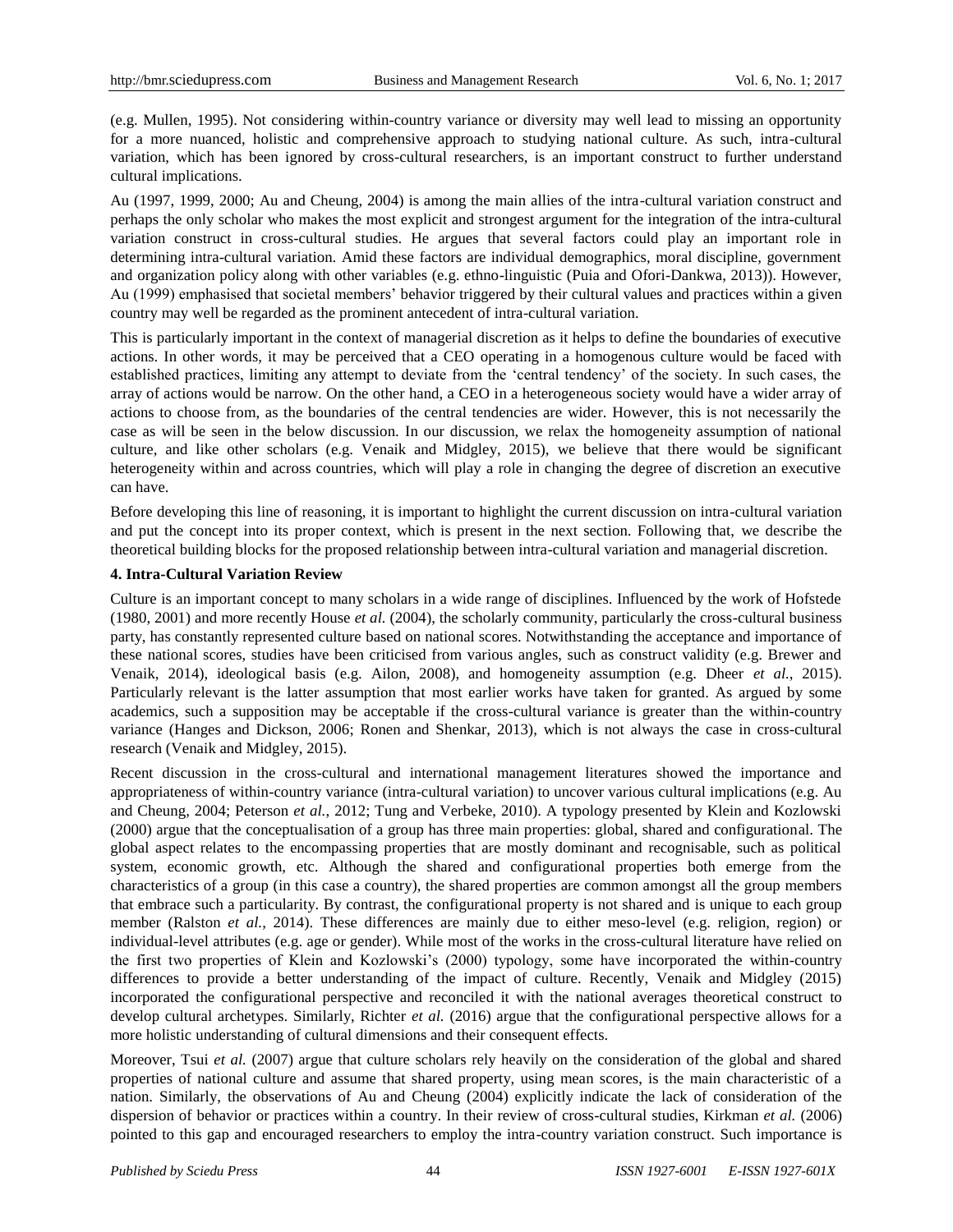also reflected in Kirkman *et al.*'s (2009) study of Chinese and US employee-manager relations, in which they concluded that to understand culture, one needs to know the within-country variance and not only the shared attributes of a society. In the same vein, Steel and Taras (2011) described in their meta-analysis study that almost 90% of variance in cultural attributes can be found within countries. Therefore, the adoption of the configurational perspective, which has been recognised by some scholars (e.g. Fischer *et al.*, 2011; Gurven *et al.*, 2008; Lenartowicz and Roth, 2001), is crucial to provide new insights and develop the cross-cultural field.

The idea of intra-cultural variation can be dated back to early research on ecological fallacy, which states that individuals in a group do not necessarily possess the average attribute(s) of that group (Robinson, 1950). Such an argument has been also present in anthropological studies, such as Pelto (1975) who offers a thorough discussion on the factors that have made the homogeneity assumption so popular and attractive and the implications that intra-cultural variation has on the advancement of such theory. Early works (e.g. Au, 1999; Chan *et al.*, 1996; Schwartz and Sagie, 2000) show that intra-cultural variation exhibits inconsistent correlations with cultural means and provide differing findings. Au and Cheung (2004) empirically demonstrated that intra-cultural variation and cultural mean are not substitutes, which provides supporting argument for the importance of studying the implications of both constructs. The fundamental importance of intra-cultural variation is to show the extent to which the shared practices within a society are widely and deeply shared amongst its members (Puia and Ofori-Dankwa, 2013). Drawing on the multi-layered construct of culture (Leung *et al.*, 2005), Tung (2008a) argued for the necessity to account for intra-national variation when conducting cross-cultural research. Despite these calls, studies have continued to adopt the global and shared perspective when conducting cross-cultural research (Ralston *et al.*, 2014), which has led to fallacious assumptions of cultural homogeneity within a country (Tung and Verbeke, 2010). The answer for this could be multi-faced, in part due to methodological issues (i.e. the unavailability of published large-scale data on within-country variation) (Fischer, 2006) and in part to a lack of appreciation of the contribution that such a construct could bring to our understanding (e.g. Buchholz *et al.*, 2009).

As previously stated, to the extent to which cross-cultural variation is greater than within-country variation, the use of national scores would be justifiable (Hanges and Dickson, 2006). This represents the main argument of the proponents of the national culture perspective who believe that individual norms (i.e. behavior, values, beliefs, etc.) constitute the dominant thrust of shared enculturation (Schwartz, 1999: 26). While acknowledging this fact, the homogeneity of a given culture (country) is not universal and some researchers have already shown that. In the field of international marketing, appreciation of intra-country variation or heterogeneity in attitudes, practices and even values are considered essential for various marketing strategies, such as customer segmentation and positioning (e.g. Broderick *et al.*, 2007; Ter Hofstede *et al.*, 2002; Wedel *et al.*, 1998). In other disciplines, intra-cultural variation has been shown to influence organizational and social outcomes, particularly Au and Cheung (2004), who empirically illustrate that intra-cultural variation has a negative effect on job and life satisfaction as opposed to the cultural mean. Au and Cheung (2004) were not the only scholars that investigated the role of within-country variation and work-related issues; likewise, Hoorn (2015) discovered that intra-cultural variation explains, by far, the difference in work values within a country. Also, the salient effect of within-country variance has been uncovered by Tung and Baumann (2009), who compared individuals' behavior towards material possession and savings among a sample of countries (e.g. Canada, Australia, China). Their findings strongly suggest that there were more similarities across countries than within countries based on the individual background of a group. Others established a strong link between intra-country variation and technological innovations. Puia and Ofori-Dankwa (2013) employed the within-country diversity framework to explore the relationship between cultural diversity (within a given country) and national innovativeness. Their findings suggest that intra-cultural variation is independently and positively related to national innovativeness. Within business ethics, Ralston *et al.* (2014) tested the utility of intra-cultural variation on two cultural dimensions (individualism and collectivism) to predict the ethical behavior of managers. In their study of 48 societies, they found that variation within countries make a more suggestive contribution to explain the perception of ethical behavior. Another example of the use of intra-cultural variation in international business and cross-cultural studies is Beugelsdijk *et al.*'s (2014) work on foreign affiliates' sales. The study's findings suggest that the overestimation of foreign affiliates' sales is significantly and positively related to the intra-cultural variations of the host country.

With the progression of cross-cultural research, scholars have further developed a somewhat old construct to gauge the extent of the clarity and pervasiveness of norms in each country and how much tolerance exists there for deviant behavior (Gelfand et al, 2006). Cultural tightness and looseness is a related construct to intra-cultural variation based on within-country variance. In loose cultures, norms are expressed within a broad range of alternative means and there exists a lack of regularity, discipline and regimentation. Such cultures tend to tolerate divergent practices. In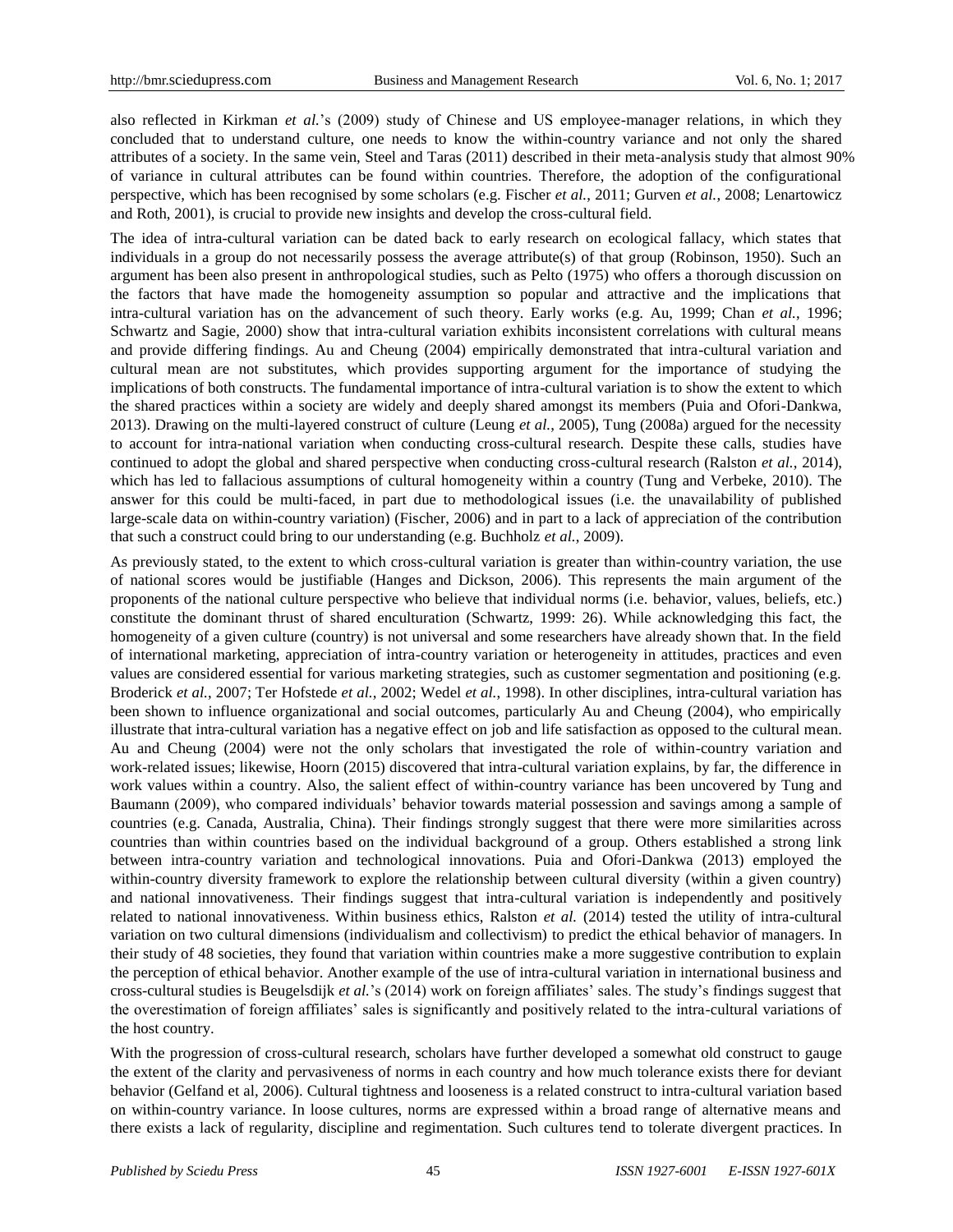contrast, cultures that are tight have established strong and clear norms by developing order and sanctioning systems for governing deviant behavior.

Given these characteristics, it is expected that intra-cultural variation in tight cultures is smaller than in loose societies. As previously discussed, cultural tightness-looseness has its roots in various academic disciplines, including sociology (e.g. Boldt, 1978b), anthropology (Pelto, 1968), psychology (Berry, 1966) and of course international business and cross-cultural research (Gelfand *et al.*, 2011). Research has discovered that national contexts of tightness and looseness vary widely between countries and that such a construct is distinct from the actual cultural dimensions (Aktas *et al.*, 2016; Gelfand *et al.*, 2011). This construct has been linked to several organizational, managerial and national outcomes (Taras *et al.*, 2010), such as negotiation (Gunia *et al.*, 2011), stock-price synchronicity (Eun *et al.*, 2015), job satisfaction for expatriate manpower (Peltokorpi and Froese, 2014), organizational creativity (Chua *et al.*, 2015) and even terrorism (Gelfand *et al.*, 2013). Recently, cultural-tightness and looseness have been linked to managerial discretion (Crossland and Hambrick, 2011). However, cultural tightness-looseness and intra-cultural variation are not the same construct, both may well be related to each other particularly in the sense of greater variety of behavior but differ in quantitative and theoretical terms.

From a theoretical perspective, cultural tightness-looseness has two main dimensions; the first relates to the strength and clarity of social norms – in other words the pervasiveness of these norms within a given society; and the second relates to the strength of sanctioning, which means the degree of tolerance that a society has towards deviant behavior (Gelfand *et al.*, 2006). Whereas, intra-cultural variation refers to the actual distribution of behavior of the population in given culture (Au, 1999). Its key component is the heterogeneity in a society's practices and values (Venaik and Midgley, 2015) and the extent to which societal members do not follow the central tendency of the society (variance of attributes) (Au, 1999). Also, the antecedents of intra-cultural variation mainly lie within the actual members of the society as opposed to cultural tightness-looseness, where the proxies are mainly related to exogenous factors. From a quantitative standpoint, the operationalisation of these constructs is completely different. Intra-cultural variation is mainly operationalised using the standard deviation of behaviors (Au, 1999; Au and Cheung, 2004) or using proxy measures such as ethno-linguistic diversity (Beugelsdijk *et al.*, 2014). On the other hand, cultural tightness is measured through a set of variables that relates to historical, ecological and societal factors. The main measure developed by Gelfand *et al.* (2011) considers ecological and historical threats, socio-political institutions, legal system, etc. Even recent operationalisation techniques (Uz, 2015) have incorporated socio-political, threat to survival, psychological and behavioral-inhibition factors. The distinction between these two constructs has been illustrated by extant research. For instance, the Netherlands, a relatively loose culture (Gelfand *et al.*, 2011), has small variation, whereas, India, which scored very high on Gelfand *et al.*'s (2011) scale, is characterised as having high intra-cultural variation (Au, 1999).

#### **5. Theoretical Discussion: Intra-cultural Variation and Managerial Discretion**

Crossland and Hambrick (2011) found that cultural looseness is positively related to managerial discretion. This is because in loose societies, standards of behavior are more ambiguous, which leads to less restrictiveness, whereas tight cultures provide clear expectations on how entities (including executives) should behave in that culture. If intra-cultural variation is like tightness-looseness, which is not the case, as discussed earlier, then we may expect it to have a positive relationship with managerial discretion. In contrast, we speculate that intra-cultural variation would negatively affect managerial discretion. The logic can be linked to various management and non-management theories. Starting with the latter, in the discipline of international marketing, studies find that intra-cultural heterogeneity is an important construct for marketing managers as they need to understand the behavior, attitudes and values of a distinct set of customer segments, which is indeed important for positioning purposes (Broderick *et al.*, 2007). When managers are faced with such a diverse set of customer groups, decisions become tougher and little latitude exists in their decision making. The same argument is echoed in the management literature, particularly the upper echelons theory. Executives have restricted information-processing abilities and must be selective in where they focus their attention (Abrahamson and Hambrick, 1997). Because discretion confers options and the diversity associated with the selection of these options (Nelson, 1991), the greater the uncertainty in each environment (in this case society), the more executives will consider a wider variety of means to diverse ends (Abrahamson and Hambrick, 1997). Countries that scored high on uncertainty avoidance have been characterised as being low on intra-cultural variation (Au, 1999). This means that the array of options available to executives in these environments is less diverse, implying low managerial discretion.

Furthermore, existing work in the stakeholder realm argues the importance of treating various stakeholder groups well, as it contributes to organizational performance (e.g. Donaldson and Peterson, 1995; Harrison *et al.*, 2010),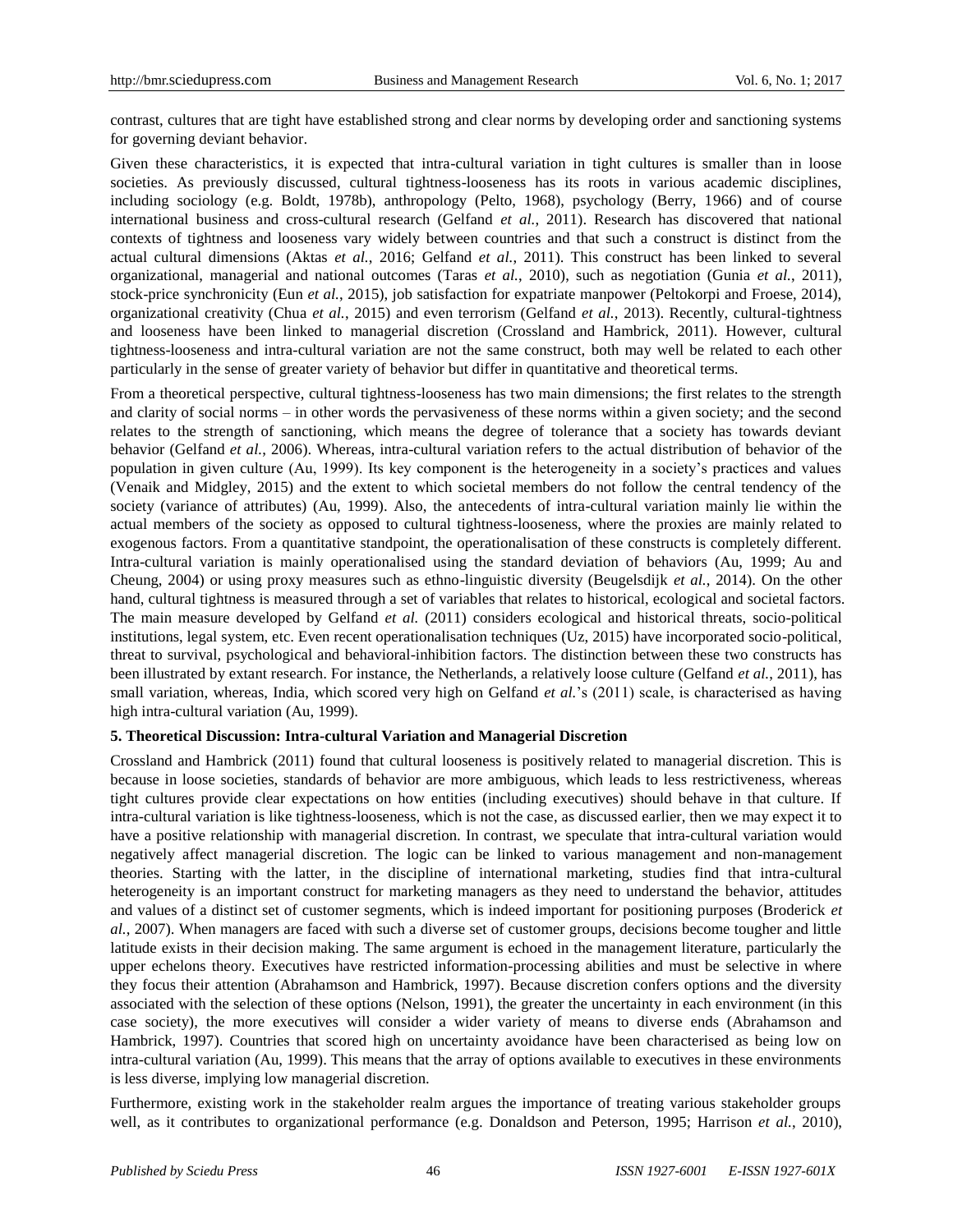which is the focal objective of executives. Stakeholders are categorised into two main types: self-regarding, who only care about themselves (Fehr and Falk, 2002); and reciprocal, who care about others and try to punish unfair treatment even if that punishment is costly (Engelmann and Strobel, 2004). Philips *et al.* (2011) argue that executives, and by extension their firms, have the latitude to choose predefined actions in response to existing internal or external events. However, it is well documented in the discretion literature that this latitude is limited and subject to various internal (e.g. firm characteristics, executive individualities) (Wangrow *et al.*, 2015) and external (e.g. industry and country characteristics) (Crossland and Hambrick, 2007) factors. Proponents of stakeholder research have emphasised the important role of external factors in influencing executives' behavior. The argument lies in the premises that firms function within a collection of constituencies that have a varying degree of power (Mitchell *et al.*, 1997), which ultimately leads to constraints on executives' actions. Thus, it would be almost impossible to explain the viability of stakeholder influence as an external factor affecting firms' outcomes without acknowledging the condition of this influence, which is the degree of managerial discretion. If executives are not accorded enough discretion, then it is unreasonable to hold them accountable for mistreating stakeholders.

Research shows that the heterogeneity of stakeholders is well observed across cultures and even within an environment (country or industry) (e.g. Gardberg and Fombrun, 2006). These stakeholder groups impose strong normative and coercive pressures on organizations (Delmas and Toffel, 2004), which consequently lead to pressures on executives' actions (institutional argument based on Di Maggio and Powell, 1983). Top managers are exposed to and face a population of distinct stakeholder groups, each with different motives and heterogeneous behavior (Bridoux and Stoelhorst, 2014). In their own words, Hambrick and Finkelstein (1987: 374) state that: "To us, constraint exists whenever an action lies outside the 'zone of acceptance' of powerful parties who hold a stake in the organization… Extending the concept to other types of stakeholders, one can think of board members, bankers, regulators, employees, customers as well as other parties, as all having their own zones of acceptance". Hence, actions that are acceptable by a given stakeholder group may well be objectionable to others. In such an instance, executives exposed to a diverse set of stakeholder groups are strongly challenged to take actions that are in line with the acceptance scale of these stakeholders. Bear in mind that discretion exists to the extent to which actions fall within the zone of acceptance of stakeholders (Crossland and Hambrick, 2011). In this case, there will be more than one zone of acceptance, with each related to a stakeholder group, because of the development of cultural archetypes due to greater heterogeneity (Venaik and Midgley, 2015). Stakeholder theory distinguishes between the various stakeholders a manager is exposed to and recognises that interests differ both between and across these stakeholder groups (Wolfe and Putler, 2002). Executives' discretion in this case is a function of both the holder-specific discretion, particularly to each stakeholder group, and the aggregate discretion, which is common across all stakeholder groups. In the cultural realm, managerial discretion was considered from the latter dimension – the aggregation of stakeholders' zones of acceptance using cultural values (Crossland and Hambrick, 2011). However, the particularity of each stakeholder group's zone of acceptance is of great importance. This is because increasing the heterogeneity within a given context would lead to the creation of several cultural archetypes, which in turn increases the institutional constraints that are imposed on executives operating in such a context. Any actions that do not conform with the zone/s of acceptance of most stakeholder groups would be perceived as objectionable and as such will lead to cultural misfit, illegitimacy and inefficiency (Roth *et al.*, 2011). Therefore, the latitude of available options or actions would be limited.

In contrast, in societies with low intra-cultural variation, executives need to adapt to few stakeholder groups, which allows them to foresee a broader set of actions. It is easier for individuals to attend to a homogenous culture as opposed to a heterogeneous one (Au, 1999), because the contact with a divergent set of exemplars may become confusing, and thus provide further constraints on the information-processing ability of executives (Abrahamson and Hambrick, 1997). Cognitive theorists argue that executives encounter more information than their cognitive capability can integrate (Surroca *et al.*, 2016); for that reason, they focus (pay attention to) on domains that they perceive as being critical. This attention pattern will therefore determine their strategic agenda (Nadkarni and Barr, 2008). In the absence of the pressure generated from a variety of stakeholder groups, executives would not be tended to adhere to a diverse set of societal expectations (Campbell, 2007). It becomes easier for an executive in this situation to make greater strides to interpret and comprehend a smaller set of information, which will ultimately be reflected in more strategic change (Cho and Hambrick, 2006) and the generation of new choices (Cohen and Levinthal, 1990). Consequently, the latitude of actions increases. An executive focusing on one stakeholder group may well be in a position of high discretion vis-à-vis that individual group, but at the cost of added constraints from other stakeholder groups. In societies with a limited number of stakeholder groups (low intra-cultural variation), the opportunity cost to attend to the powerful stakeholder groups decreases and executives can attend to the needs of a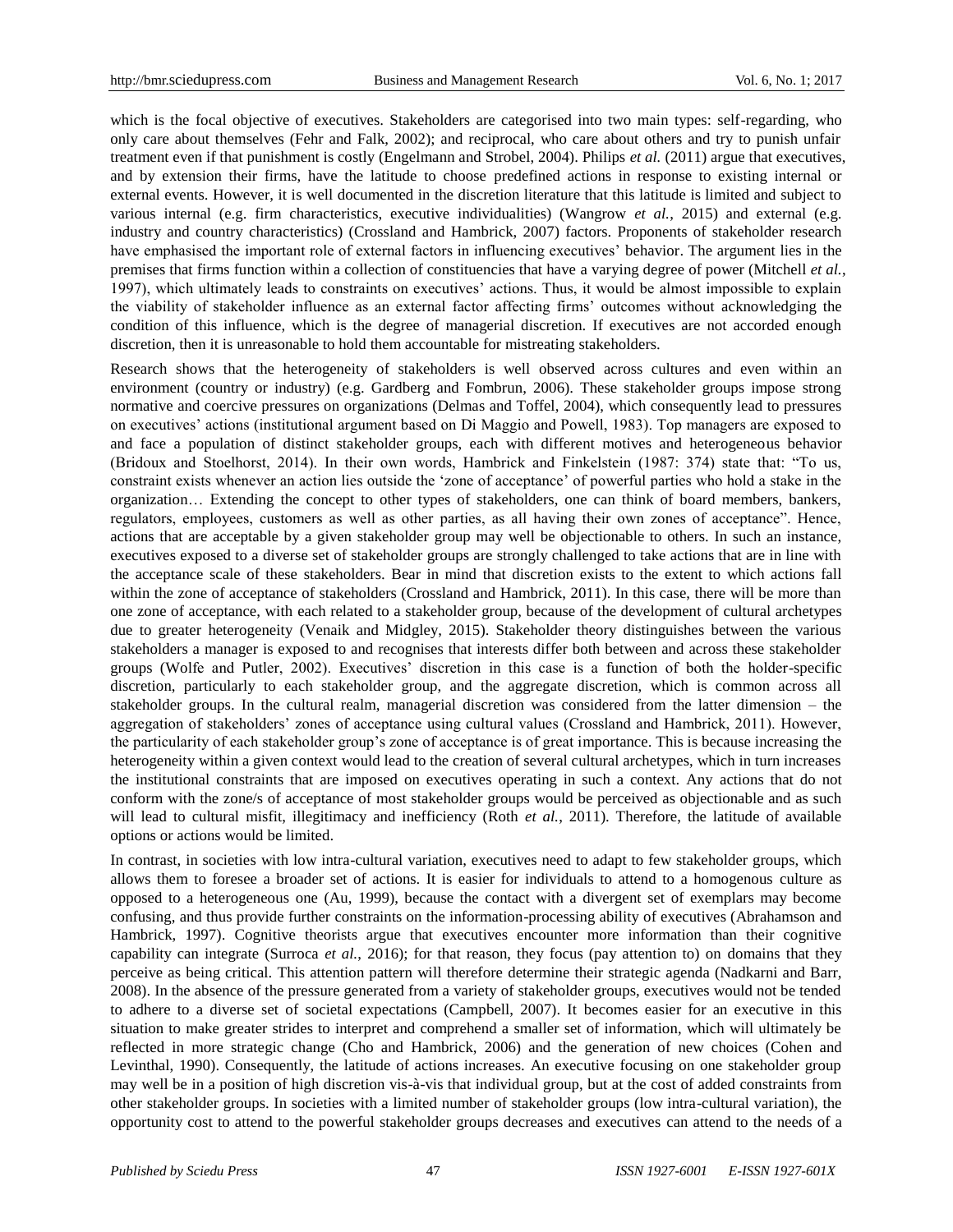concentrated set of individual stakeholder groups, which ultimately generates higher discretion. Accordingly, and based on the above discussion, we propose that greater intra-cultural variation reduces the degree of managerial discretion.

## **6. Conclusion & Research Implications**

Our theoretical discussion of the construct of intra-cultural variation and its potential implications on executives' latitude of actions opens a new horizon in the literature and adds an important antecedent to the discretion construct. The stream of research in the national-level dimension of managerial discretion often uniformly ignores the heterogeneity that exists in a country. By highlighting the potential implication of the intra-cultural variation, we contribute to strategic management literature by extending our understanding of the national-level antecedents of managerial discretion. Also, for several decades, stakeholder theory has mainly rested on the side of the voluntaristic perspective, which argues that managerial decision and behavior are the variables that shape the relationship between firms and stakeholders (Phillips *et al.,* 2010). Such perspective implicitly assumes that managers have enough latitude of actions to attend to stakeholders' needs. However, this is not always the case as the degree of managerial discretion is a function of the internal and external constraints facing managers. We argued that while discretion is a vital intervening variable on its own right, it also has a powerful role in explaining stakeholder-firm relationships. Therefore, we conceptually tried to fill in the gap that is currently present in the stakeholder theory by including the concept of managerial discretion as an important construct to take into consideration when talking about stakeholder management.

Our theoretical discussion provides important managerial implications, for instance our proposition could shed light on the stakeholder orientation of firms. Stakeholder orientation refers to managers' behavior towards stakeholders, which considers the totality of firms' approach to managing stakeholders. According to Phillips *et al.*, (2011), stakeholder management is categorised in two types: narrow and broad orientation. At one extreme, managers could hold a narrow orientation by constantly honouring and focusing on the interests of a given stakeholder group over the interests of other stakeholder groups. At the other extreme, managers could exhibit broad orientation in which they focus on a wide range of stakeholder groups. If, as proposed in this paper, greater intra-cultural heterogeneity reduces managerial discretion, then we may well expect that this would result in executives following a broader stakeholder orientation. When a CEO is faced with greater constraints from several stakeholder groups, he/she will not be able to take actions that favor one group over the other and would focus on attending to the needs of all stakeholder groups to reduce those constraints. In such scenario, the CEO is expected to put more effort into serving a wider set of stakeholders (e.g. community, employees, customers, etc.) and ignoring any initiatives that do not benefit all of them. Whereas, having a smaller number of stakeholder groups would accord executives more discretion which in turn enable them to categorise stakeholders and attend to the need of the most powerful and important group at the expense of others, which will ultimately lead to adopting a narrow stakeholder orientation.

Furthermore, our proposition could have implications on leadership effectiveness. Recent endeavours in the leadership literature have made interesting theoretical conceptualisation by illuminating what can be considered as emic (culture specific) or etic (universal) in terms of leadership attributes and effectiveness (e.g. House *et al*., 2014). Such research stream has shown that leadership is culturally dependent and that perception of effective leadership is not only dependent on the central tendencies of a given culture but also on its tightness-looseness dimension (e.g. Aktas *et al*., 2016). Similarly, we expect that intra-cultural variation along with managerial discretion to be closely related to the perception of effective leadership. For instance, in heterogeneous cultures, executives are faced with a greater number of stakeholder groups and as such are accorded low discretion, their attention would be directed to all or majority of stakeholder groups. In such situation, it is expletive that participative leaders would be perceived as an effective leadership style because it reflects the degree to which executives take into consideration the need of others and involve important stakeholders in the decision-making processes. On the other hand, in homogenous cultures, in which executives enjoy more latitude of action, the autonomous leadership style would be more appropriate, as such leaders tend to work without collaboration or feedback from others and tend to be more independent in their decision making, which all seem to be acceptable in such culture.

## **References**

- Abrahamson, E., & Hambrick, D. C. (1997). Attentional homogeneity in industries: The effect of discretion. *Journal of Organizational Behavior, 18,* 513-532. http://dx.doi.org/10.1002/(SICI)1099-1379(199711)18:1+<513:AID-JOB905>3.0.CO;2-8.
- Ailon, G. (2008). Mirror, mirror on the wall: Culture's consequences in a value test of its own design. *Academy of Management Review, 33*(4), 885-904[. https://doi.org/10.5465/AMR.2008.34421995](https://doi.org/10.5465/AMR.2008.34421995)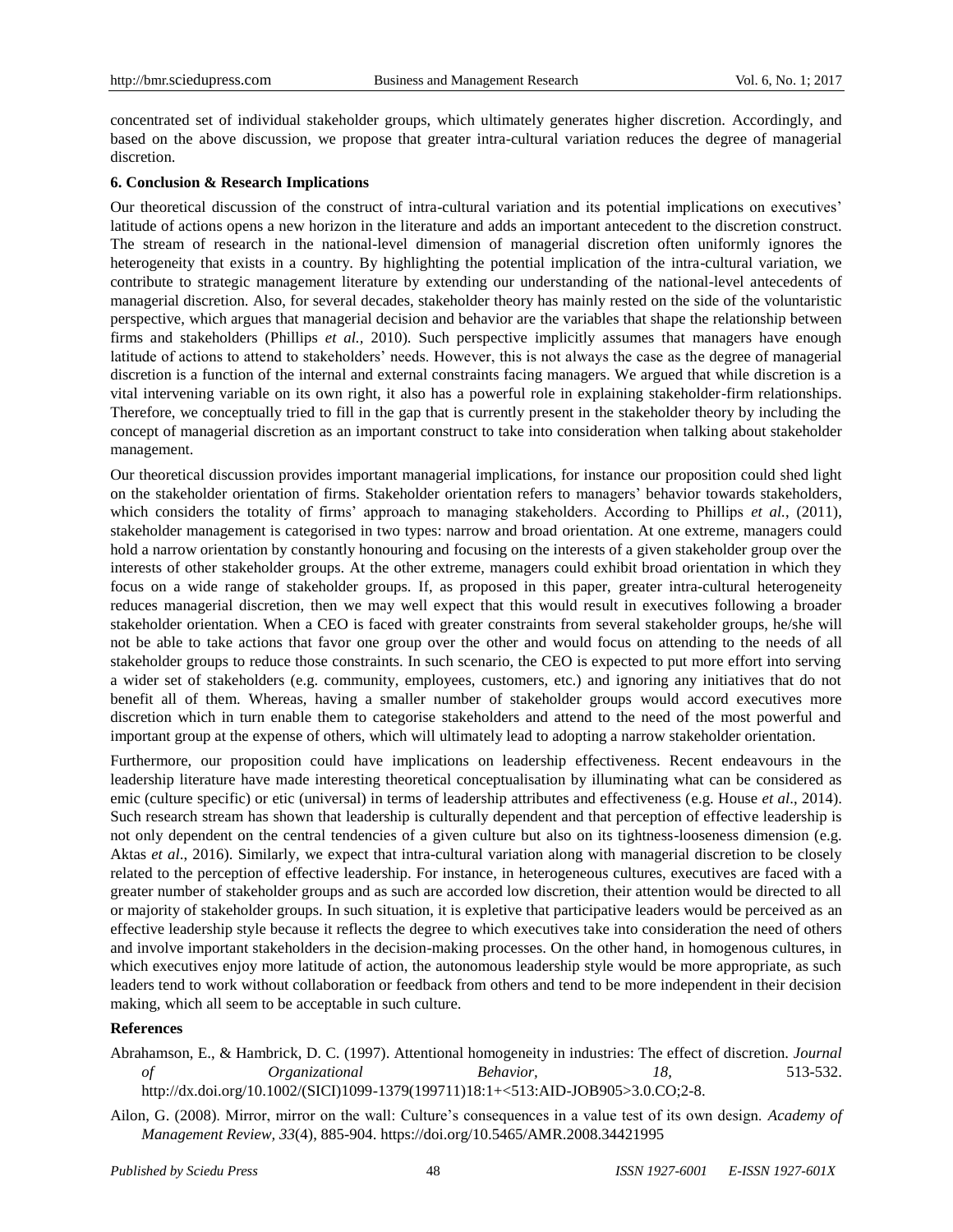- Aktas, M., Gelfand, M. J., Hanges, P. J. (2016). Cultural tightness-looseness and perceptions of effective leadership. *Journal of Cross-Cultural Psychology, 47*(2), 294-309.<https://doi.org/10.1177/0022022115606802>
- Au, K. Y. (1997). Another consequence of culture-intra-cultural variation. *International Journal of Human Resource Management, 8*, 743-755[. https://doi.org/10.1080/095851997341496](https://doi.org/10.1080/095851997341496)
- Au, K. Y. (1999). Intra-cultural Variation: Evidence and Implications for International Business. *Journal of International Business Studies, 30*(4), 799-812[. https://doi.org/10.1057/palgrave.jibs.8490840](https://doi.org/10.1057/palgrave.jibs.8490840)
- Au, K. Y. (2000). Intra-cultural variation as another construct of international management: A study based on secondary data of 42 countries. *Journal of International Management, 6*, 217-238. [https://doi.org/10.1016/S1075-4253\(00\)00026-0](https://doi.org/10.1016/S1075-4253(00)00026-0)
- Au, K. Y., & Cheung, W. L. (2004). Intra-cultural Variation and Job Autonomy in 42 Countries. *Organization Studies, 25*(8), 1339-1362.<https://doi.org/10.1177/0170840604046345>
- Berry, J. W. 1966. Temne and Eskimo perceptual skills. *International Journal of Psychology*, 1: 207-229. <https://doi.org/10.1080/00207596608247156>
- Beugelsdijk, S., Slangen, A., Maseland, R., & Onrust, M. (2014). The impact of home-host cultural distance on foreign affiliates sales: The moderating role of cultural variation within host countries. *Journal of Business Research, 67*, 1638-1646[. https://doi.org/10.1016/j.jbusres.2013.09.004](https://doi.org/10.1016/j.jbusres.2013.09.004)
- Boldt, E. D. (1978b). Structural tightness, autonomy and observability: An analysis of Hutterite conformity and orderliness. *Canadian Journal of Sociology, 3*, 349-363[. https://doi.org/10.2307/3340310](https://doi.org/10.2307/3340310)
- Boyd, B. K., & Salamin, A. (2001). Strategic reward systems: A contingency model of pay system design. *Strategic Management Journal, 22*, 777-792.<https://doi.org/10.1002/smj.170>
- Brewer, P., & Venaik, S. (2014). The ecological fallacy in national culture research. *Organization Studies, 35*(7), 1063-1086.<https://doi.org/10.1177/0170840613517602>
- Bridoux, F., & Stoelhorst, J. W. (2014). Microfoundations for stakeholder theory: Managing stakeholders with heterogonous motives. *Strategic Management Journal, 35*(1), 107-125.<https://doi.org/10.1002/smj.2089>
- Broderick, A. J., Greenley, G. E., & Mueller, R. D. (2007). The behavioral homogeneity evaluation framework: Multi-level evaluations of consumer involvement in international segmentation. *Journal of International Business Studies, 38*(5), 746-763.<https://doi.org/10.1057/palgrave.jibs.8400296>
- Buchholtz, A. K., Amason, A. C., and Rutherford, M. A. 1999. Beyond resources: The mediating effect of top management discretion and values on corporate philanthropy. *Business and Society*, 38: 167-187. <https://doi.org/10.1177/000765039903800203>
- Campbell, J. L. (2007). Why would corporations behave in socially responsible ways? An institutional theory of corporate social responsibility. *Academy of Management Review, 32*, 946-967. <https://doi.org/10.5465/AMR.2007.25275684>
- Carpenter, M. A., & Golden, B. R. (1997). Perceived managerial discretion: A study of cause and effect. *Strategic Management Journal, 18*, 187-206. [https://doi.org/10.1002/\(SICI\)1097-0266\(199703\)18:3<187::AID-SMJ861>3.0.CO;2-U](https://doi.org/10.1002/(SICI)1097-0266(199703)18:3%3c187::AID-SMJ861%3e3.0.CO;2-U)
- Carpenter, S. (2000). Effects of cultural tightness and collectivism on self-concept and causal attributions. *Cross-Cultural Research, 34*, 38-56[. https://doi.org/10.1177/106939710003400103](https://doi.org/10.1177/106939710003400103)
- Chan, D. K., Gelfand, M. L., Triandis, H. C., & Tzeng, O. (1996). Tightness and looseness revisited: some preliminary analyses in Japan and United States. *International Journal of Psychology, 31*(1), 1-12. <https://doi.org/10.1080/002075996401179>
- Cho, T., & Hambrick, D. (2006). Attention as the mediator between top management team characteristics and strategic change: The case of airline deregulation. *Organization Science, 17*, 453-460. <https://doi.org/10.1287/orsc.1060.0192>
- Chua, R. Y. J., Roth, Y., & Lemoine, J. F. (2015). The impact of culture on creativity: How cultural tightness and cultural distance affect global innovation crowdsourcing work. *Administrative Science Quarterly, 60*, 189-227. <https://doi.org/10.1177/0001839214563595>
- Cohen, W. M., & Levinthal, D. A. (1990). Absorptive capacity: A new perspective on learning and innovation. *Administrative Science Quarterly, 35*(1), 128-152[. https://doi.org/10.2307/2393553](https://doi.org/10.2307/2393553)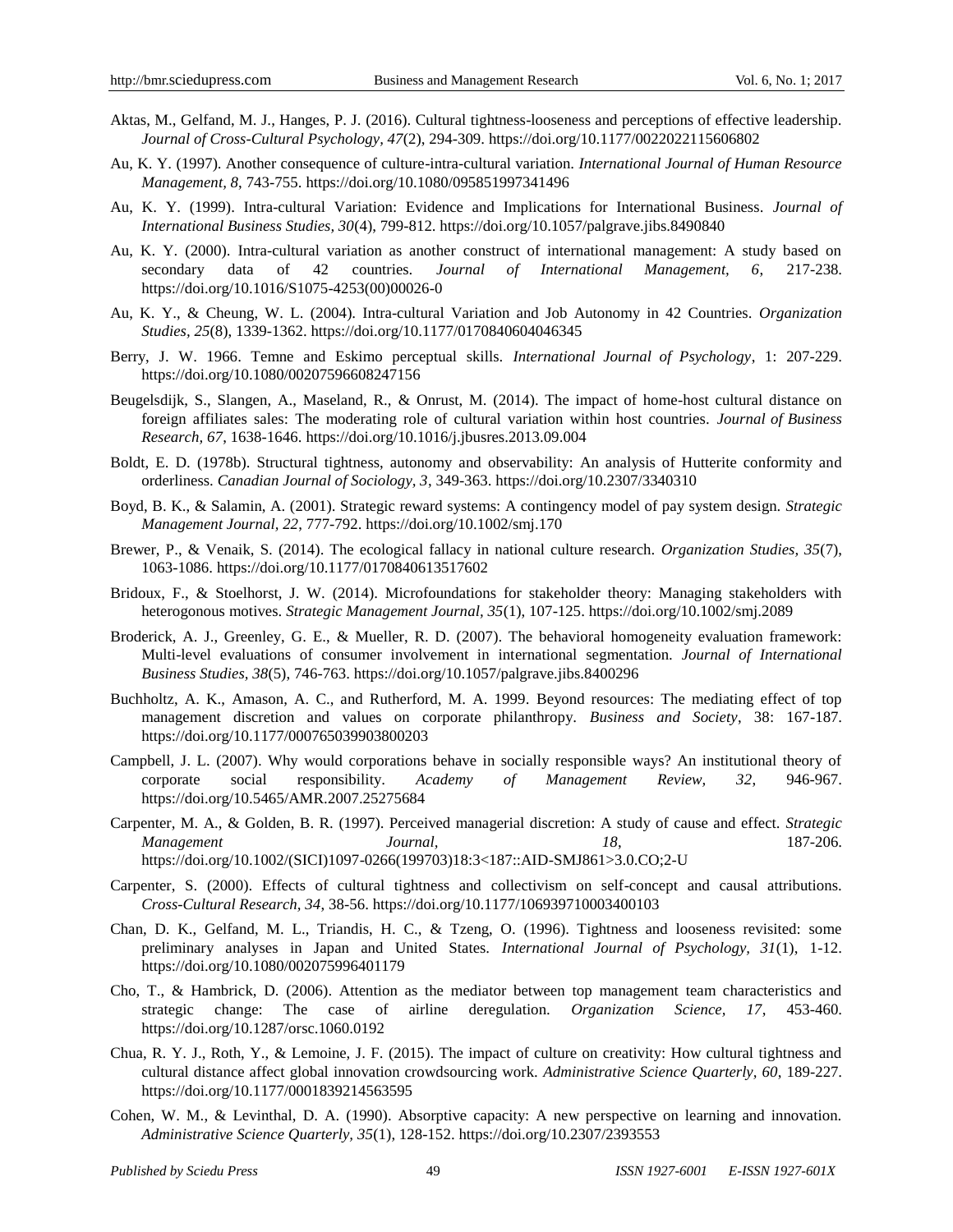- Crossland, C., & Hambrick, D. C. (2011). Differences in managerial discretion across countries: How nation-level institutions affect the degree to which CEOs matter. *Strategic Management Journal, 32*, 797-819. <https://doi.org/10.1002/smj.913>
- Delmas, M., & Toffel, M. W. (2004). Stakeholders and environmental management practices: An institutional framework. *Business Strategy and the Environment, 13*(4), 209-222.<https://doi.org/10.1002/bse.409>
- Dheer, R. J. S., Lenartowicz, T., & Peterson, M. F. (2015). Mapping India's Regional Subcultures: Implications for International Management. *Journal of International Business Studies, 46*(4), 443-467. <https://doi.org/10.1057/jibs.2014.70>
- DiMaggio P., & Powell, W. (1983). The iron cage revisited: institutional isomorphism and collective rationality in organizational fields. *American Sociological Review, 48*, 147-160.<https://doi.org/10.2307/2095101>
- Dollinger, M. J., Golden, P. A., & Saxton, T. (1997). The effect of reputation on the decision to joint venture. *Strategic Management Journal, 18*, 127-140. [http://dx.doi.org/10.1002/\(SICI\)1097-0266\(199702\)18:2<127:AID-SMJ859>3.0.CO;2-H](http://dx.doi.org/10.1002/(SICI)1097-0266(199702)18:2%3c127:AID-SMJ859%3e3.0.CO;2-H)
- Donaldson, T., & Preston, L. E. (1995). The stakeholder theory of the corporation: Concepts, evidence, and implications. *Academy of Management Review, 20*, 65-9. <https://doi.org/10.5465/AMR.1995.9503271992>
- Engelmann, D., & Strobel, M. (2004). Inequality aversion, efficiency, and maximum preferences in simple distribution experiments. *American Economic Review, 94*, 765-781[. https://doi.org/10.1257/0002828042002741](https://doi.org/10.1257/0002828042002741)
- Eun, C., Wang, L., & Xiao, S. (2015). Culture and R2. *Journal of Financial Economics, 115*, 283-303. <https://doi.org/10.1016/j.jfineco.2014.09.003>
- Fehr, E., & Flak, A. (2002). Psychological foundations of incentives. *European Economic Review, 46*, 687-724. [https://doi.org/10.1016/S0014-2921\(01\)00208-2](https://doi.org/10.1016/S0014-2921(01)00208-2)
- Finkelstein, S. (2009). Why is industry related to CEO compensation? A managerial discretion explanation. *Open Ethics Journal, 3*, 42-56.<https://doi.org/10.2174/1874761200903020042>
- Fischer, R. (2006). Congruence and Functions of Personal and Cultural Values: Do My Values Reflect My Culture's Values? *Personality and Social Psychology Bulletin, 32*, 1419-1431. <https://doi.org/10.1177/0146167206291425>
- Fischer, R., & Schwartz, S. H. (2011). Whence differences in value priorities? Individual, cultural, or artefactual sources. *Journal of Cross-Cultural Psychology, 42*, 1127-1144.<https://doi.org/10.1177/0022022110381429>
- Gardberg, N. A., & Fombrun, C. J. (2006). Corporate citizenship: Creating intangible assets across institutional environments. *Academy of Management Review, 31*(2), 329-346[. https://doi.org/10.5465/AMR.2006.20208684](https://doi.org/10.5465/AMR.2006.20208684)
- Geletkanycz, M. A., & Hambrick, D. C. (1997). The external ties of top executives: Implications for strategic choice and performance. *Administrative Science Quarterly, 42*, 654-681. <https://doi.org/10.2307/2393653>
- Gelfand, M. J., LaFree, G., Fahey, S., & Feinberg, E. (2013). Culture and extremism. *Journal of Social Issues, 69*, 495-517.<https://doi.org/10.1111/josi.12026>
- Gelfand, M. J., Nishii, L. H., & Raver, J. L. (2006). On the nature and importance of cultural tightness-looseness. *Journal of Applied Psychology, 91*, 1225-1244.<https://doi.org/10.1037/0021-9010.91.6.1225>
- Gelfand, M.J., Raver, J.L., Nishii, L., Leslie, L.M., Lun, J., Lim, B.L. et al. (2011). Differences between tight and loose cultures: A 33-nation study. *Science, 332*, 1100-1104. <https://doi.org/10.1126/science.1197754>
- Gunia, B. C. C., Brett, J. M., Nandkeolyar, A. K., & Kamdar, D. (2011). Paying a price: Culture, trust, and negotiation consequences. *Journal of Applied Psychology, 96*, 774-789[. https://doi.org/10.1037/a0021986](https://doi.org/10.1037/a0021986)
- Gurven, M., Zanolini, A., & Schniter, E. (2008). Culture sometimes matters: intra-cultural variation in pro-social behavior among Tsimane Amerindians. *Journal of Economic Behavior & Organization, 67*(3), 587-607. <https://doi.org/10.1016/j.jebo.2007.09.005>
- Hambrick, D. C. & Mason, A. P. (1984). Upper Echelons: The organization as a Reflection of its top Managers. *Academy of Management Review, 9*(2), 193-206.<https://doi.org/10.5465/AMR.1984.4277628>
- Hambrick, D. C., & Abrahamson, E. (1995). Assessing managerial discretion across industries: A multi-method approach. *Academy of Management Journal, 38*, 1427-1441.<https://doi.org/10.2307/256864>
- Hambrick, D. C., & Finkelstein, S. (1987). Managerial discretion: A bridge between polar views of organizational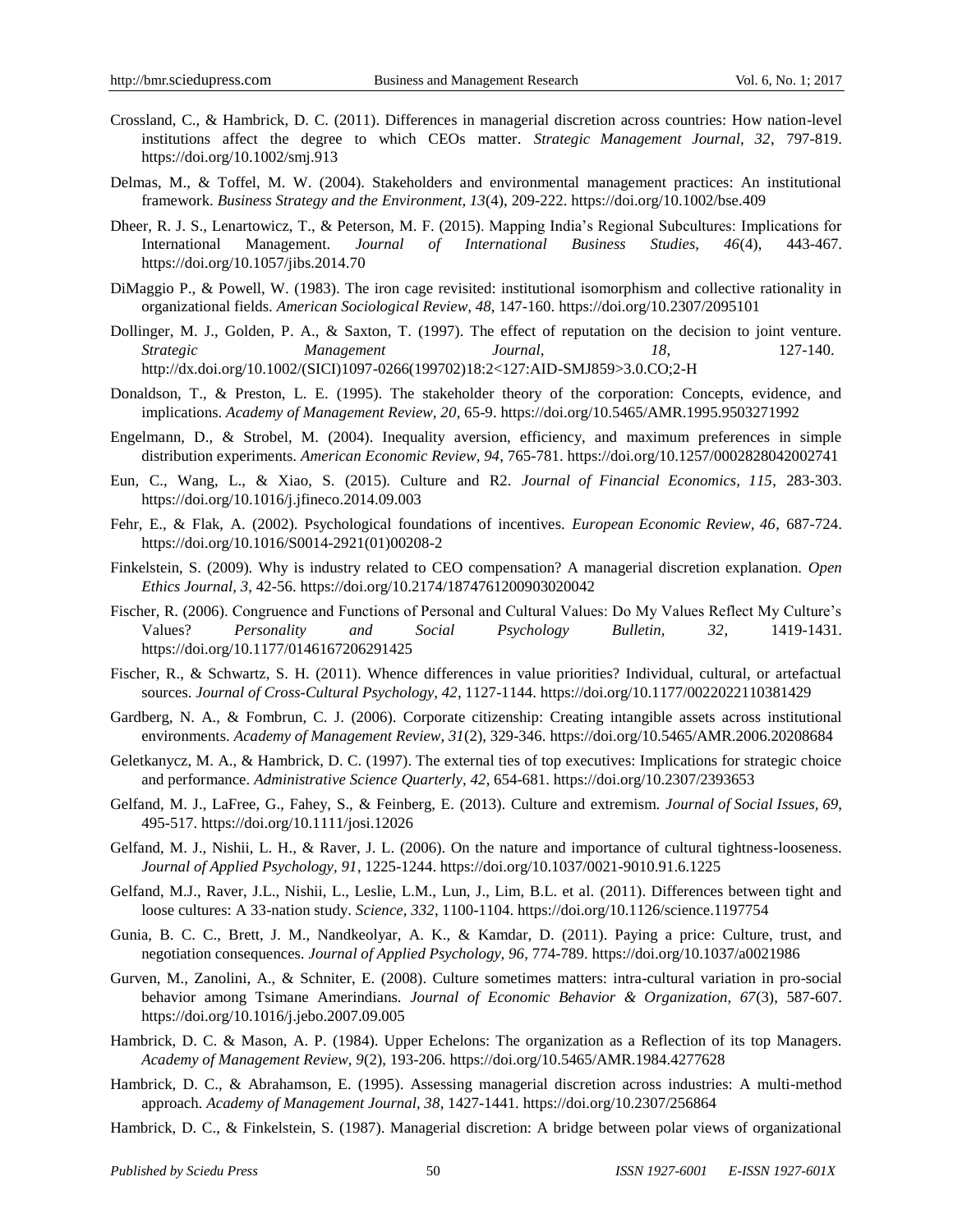outcomes. *Research in Organizational Behavior, 9*, 369-406.

- Hanges, P. J., & Dickson, M. W. (2006). Agitation over aggregation: Clarifying the development of and the nature of the GLOBE scales. *Leadership Quarterly, 17*(5), 522-536.<https://doi.org/10.1016/j.leaqua.2006.06.004>
- Hannan, M. T., & Freeman, J. (1977). The population ecology of organizations. *American Journal of Sociology, 82*, 929-964.<https://doi.org/10.1086/226424>
- Harrison, J. S., Bosse, D. A., & Phillips, R. A. (2010). Managing for stakeholders, stakeholder utility functions and competitive advantage. *Strategic Management Journal, 31*, 58-74.<https://doi.org/10.1002/smj.801>
- Hofstede G. (1980). *Culture' s Consequences: International Differences in Work-Related Values*. Sage: Thousand Oaks, CA.
- Hofstede, G. (1991). *Culture's and organizations: Software of the mind*. London: McGraw Hill.
- Hofstede, G. (2001). *Culture's Consequences: Comparing values, behaviors, institutions, and organizations across nations* (2nd ed.). Thousand Oaks, CA: Sage.
- Hoorn, A. (2015). Differences in work values: understanding the role of intra- versus inter-country variation. The International *Journal of Human Resource Management, 26*(7), 1002-1020. <https://doi.org/10.1080/09585192.2013.872165>
- House, R., Hanges, P., Javidan, M., Dorfman, P., Gupta, V. (Eds..). (2004). *Culture, Leadership, and Organizations: The GLOBE Study of 62 Societies*. Sage: Thousand Oaks, CA.
- House, R. J., Dorfman, P. W., Javidan, M., Hanges, P. J., & de Luque, M. F. (2014). Strategic Leadership Across Cultures: The GLOBE Study of CEO Leadership Behavior and Effectiveness in 24 Countries. Thousand Oaks, California: Sage Publications Inc. <https://doi.org/10.4135/9781506374581>
- Key, S. (2002). Perceived managerial discretion: An analysis of individual ethical intentions. *Journal of Managerial Issues, 14*, 218-233[. http://www.jstor.org/stable/40604385](http://www.jstor.org/stable/40604385)
- Kim, E. H. (2013). Deregulation and differentiation: Incumbent investment in green technologies. *Strategic Management Journal, 34*, 1162-1185.<https://doi.org/10.1002/smj.2067>
- Kirkman, B. L., Chen, G., Farh, J., Chen, Z. X., & Lowe, K. B. (2009). Individual power distance orientation and follower reactions to transformational leaders: A cross-level, cross-cultural examination. *Academy of Management Journal, 52*(4), 744-764[. https://doi.org/10.5465/AMJ.2009.43669971](https://doi.org/10.5465/AMJ.2009.43669971)
- Klein, J. K, Kozlowski, S. W. (2000). From micro to meso: critical steps in conceptualizing and conducting multilevel research. *Organizational Research Methods, 3*, 211-236.<https://doi.org/10.1177/109442810033001>
- Lenartowicz, T., & Roth, K. (2001). Does subculture within a country matter? A cross-culture study of motivational domains and business performance in Brazil. *Journal of International Business Studies, 32*(2), 305-325. <https://doi.org/10.1057/palgrave.jibs.8490954>
- Leung, K., Bhagat, R., Buchan, N., Erez, M., & Gibson, C. (2005). Culture and international business: Recent advances and their implications for future research. *Journal of International Business Studies, 36*(4), 357-378. <https://doi.org/10.1057/palgrave.jibs.8400150>
- McClelland, P. L., Liang, X., & Barker, V. L. (2010). CEO commitment to the status quo: Replication and extension using content analysis. *Journal of Management, 36*, 1251-1277[. https://doi.org/10.1177/0149206309345019](https://doi.org/10.1177/0149206309345019)
- Mitchell, R. K., Agle, B. R., & Wood, D. J. (1997). Toward a theory of stakeholder identification and salience: Defining the principle of who and what really counts. *Academy of Management Review, 22*, 853-886. <https://doi.org/10.5465/AMR.1997.9711022105>
- Mullen, M. R. (1995). Diagnosing measurement equivalence in cross-national research. *Journal of International Business Studies, 26*, 573-596[. https://doi.org/10.1057/palgrave.jibs.8490187](https://doi.org/10.1057/palgrave.jibs.8490187)
- Nadkarni, S., & Barr, P. S. (2008). Environmental context, managerial cognition, and strategic action: An integrated view. *Strategic Management Journal, 29*(13), 1395-1427[. https://doi.org/10.1002/smj.717](https://doi.org/10.1002/smj.717)
- Nelson, R. R. (1991). Why do firms differ, and how does it matter? *Strategic Management Journal, 12*, 61-74. <https://doi.org/10.1002/smj.4250121006>
- Pelto, P. J. (1968). The difference between 'tight' and 'loose' societies. *Transaction, 5*, 37-40. <https://doi.org/10.1007/bf03180447>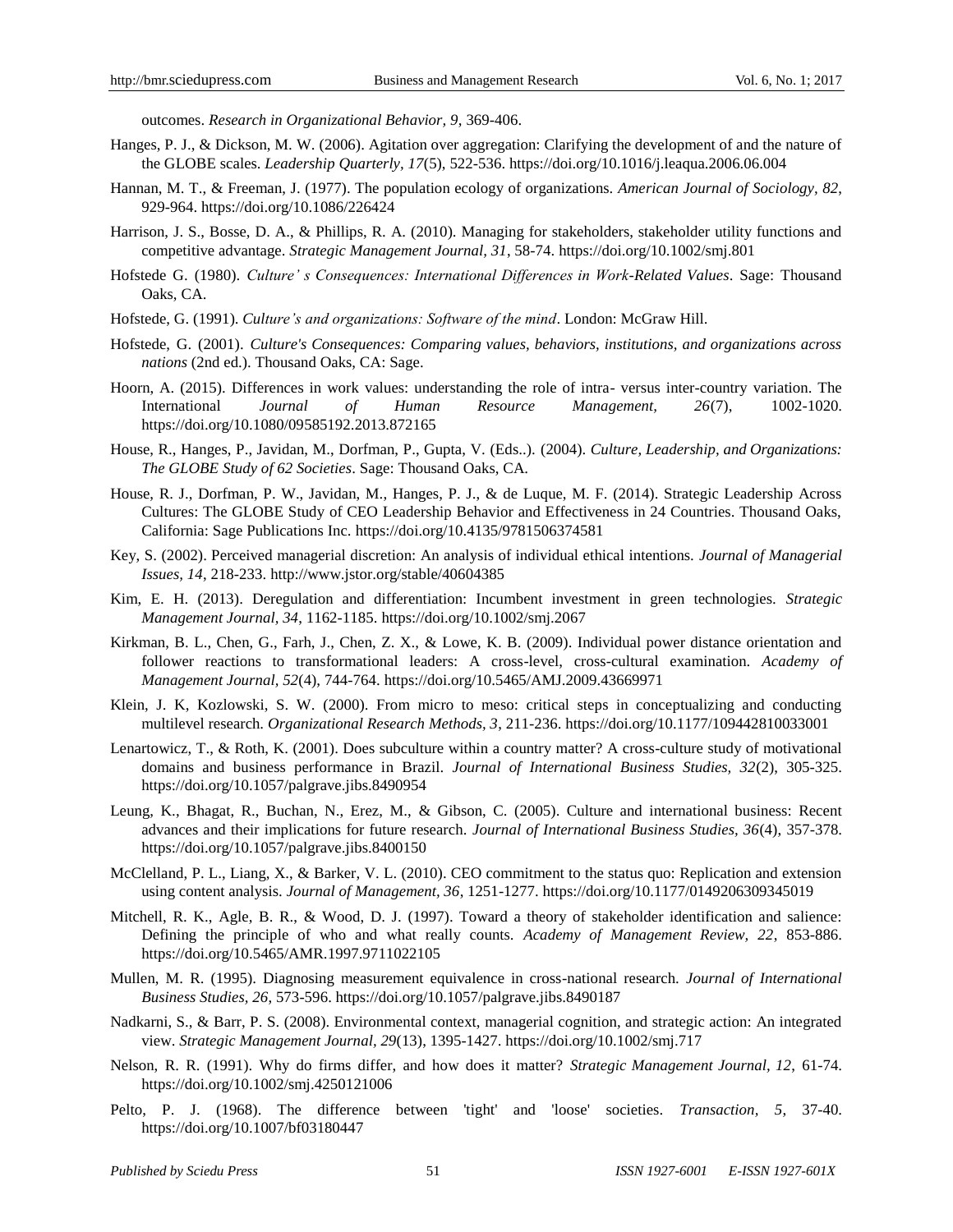- Pelto, P. J., & Pelto, G. H. (1975). Intra-cultural Diversity: Some Theoretical Issues. *American Ethnologist, 2*, 1-18. <https://doi.org/10.1525/ae.1975.2.1.02a00010>
- Peltokorpi, V., & Froese, F. (2014). Expatriate personality and cultural fit: The moderating role of host country context on job satisfaction. *International Business Review, 23*, 293-302. <https://doi.org/10.1016/j.ibusrev.2013.05.004>
- Peteraf, M., & Reed, R. (2007). Managerial discretion and internal alignment under regulatory constraints and change. *Strategic Management Journal, 28*, 1089-1112.<https://doi.org/10.1002/smj.628>
- Peterson, M. F., Arregle, J. L., & Martin, X. (2012). Multilevel models in international business research. *Journal of International Business Studies, 43*(5), 451-457[. https://doi.org/10.1057/jibs.2011.59](https://doi.org/10.1057/jibs.2011.59)
- Phillips, R. A., Berman, S. L., Elms, H., & Johnson-Cramer, M. E. (2011). *Stakeholder orientation, managerial discretion and nexus rents. In Stakeholder Theory: Impact and Prospects*, edited by Robert A. Phillips, 163-192. Cheltenham, UK: Edward Elgar. <https://doi.org/10.4337/9780857936349.00013>
- Phillips, R. A., Berman, S. L., Elms, H., & Johnson-Cramer, M. E. (2010). Strategy, stakeholders and managerial discretion. *Strategic Organization, 8*(2), 176-183.<https://doi.org/10.1177/1476127010365721>
- Puia, G., & Ofori-Dankwa, J. (2013). The effects of national culture and ethno-linguistic diversity on innovativeness. *Baltic Journal of Management, 8(*3), 349-371[. https://doi.org/10.1108/BJOM-Jan-2012-0002](https://doi.org/10.1108/BJOM-Jan-2012-0002)
- Quigley, T. J., & Hambrick, D. C. (2012). When the former CEO stays on as board chair: Effects on successor discretion, strategic change, and performance. *Strategic Management Journal, 33*, 834-859. <https://doi.org/10.1002/smj.1945>
- Ralston, D. A., Egri, C. P., Furrer, O., Kuo, M., Li, Y., et al. (2014). Societal-level versus individual-level predictions of ethical behavior: A 48-Society study of collectivism and individualism. *Journal of Business Ethics, 122*(2), 283-306.<https://doi.org/10.1007/s10551-013-1744-9>
- Riasi, A., & Asadzadeh, N. (2016). How coercive and legitimate power relate to different conflict management styles: a case study of Birjand high schools. *Journal of Studies in Education, 6*(1), 147-159. <https://doi.org/10.5296/jse.v6i1.8946>
- Richter, N. F., Hauff, S., Schlaegel, C., Gudergan, S., Ringle, C. M., & Gunkel, M. (2016). Using cultural archetypes in cross-cultural management studies. *Journal of International Management, 22*, 63-83. <https://doi.org/10.1016/j.intman.2015.09.001>
- Robinson, W. S. (1950). Ecological correlations and behavior of individuals. *Journal of the American Statistical Association, 15*(3), 517-536[. https://doi.org/10.2307/2087176](https://doi.org/10.2307/2087176)
- Ronen, S., & Shenkar, O. (2013). Mapping world cultures: Cluster formation, sources and implications. *Journal of International Business Studies, 44*(9), 867-897[. https://doi.org/10.1057/jibs.2013.42](https://doi.org/10.1057/jibs.2013.42)
- Roth, K. (1992). Implementing international strategy at the business unit level: The role of managerial decision-making characteristics. *Journal of Management, 18*, 769-789. <https://doi.org/10.1177/014920639201800410>
- Roth, K., Kostova, T., & Dakhli, M. (2011). Exploring cultural misfit: Causes and consequences. *International Business Review, 20*, 15-26[. https://doi.org/10.1016/j.ibusrev.2010.06.005](https://doi.org/10.1016/j.ibusrev.2010.06.005)
- Schwartz, S. H. (1999). A theory of cultural values and some implications for work. *Applied Psychology: An International Review, 48*(1), 23-47.<https://doi.org/10.1111/j.1464-0597.1999.tb00047.x>
- Schwartz, S. H., & Sagie, G. (2000). Value Consensus and Importance: A Cross-National Study. *Journal of Cross-Cultural Psychology, 31*, 465-497[. https://doi.org/10.1177/0022022100031004003](https://doi.org/10.1177/0022022100031004003)
- Steel, P., & Taras, V. (2010). Culture as a consequence: A multilevel multivariate meta-analysis of the effects of individual and country characteristics on work-related cultural values. *Journal of International Management, 16*(3), 211-233.<https://doi.org/10.1016/j.intman.2010.06.002>
- Surroca, J., Prior, D., & Tribo Gine, J. A. (2016). Using panel data dea to measure CEOs' focus of attention: An application to the study of cognitive group membership and performance. *Strategic Management Journal, 37*(2), 370-388.<https://doi.org/10.1002/smj.2350>